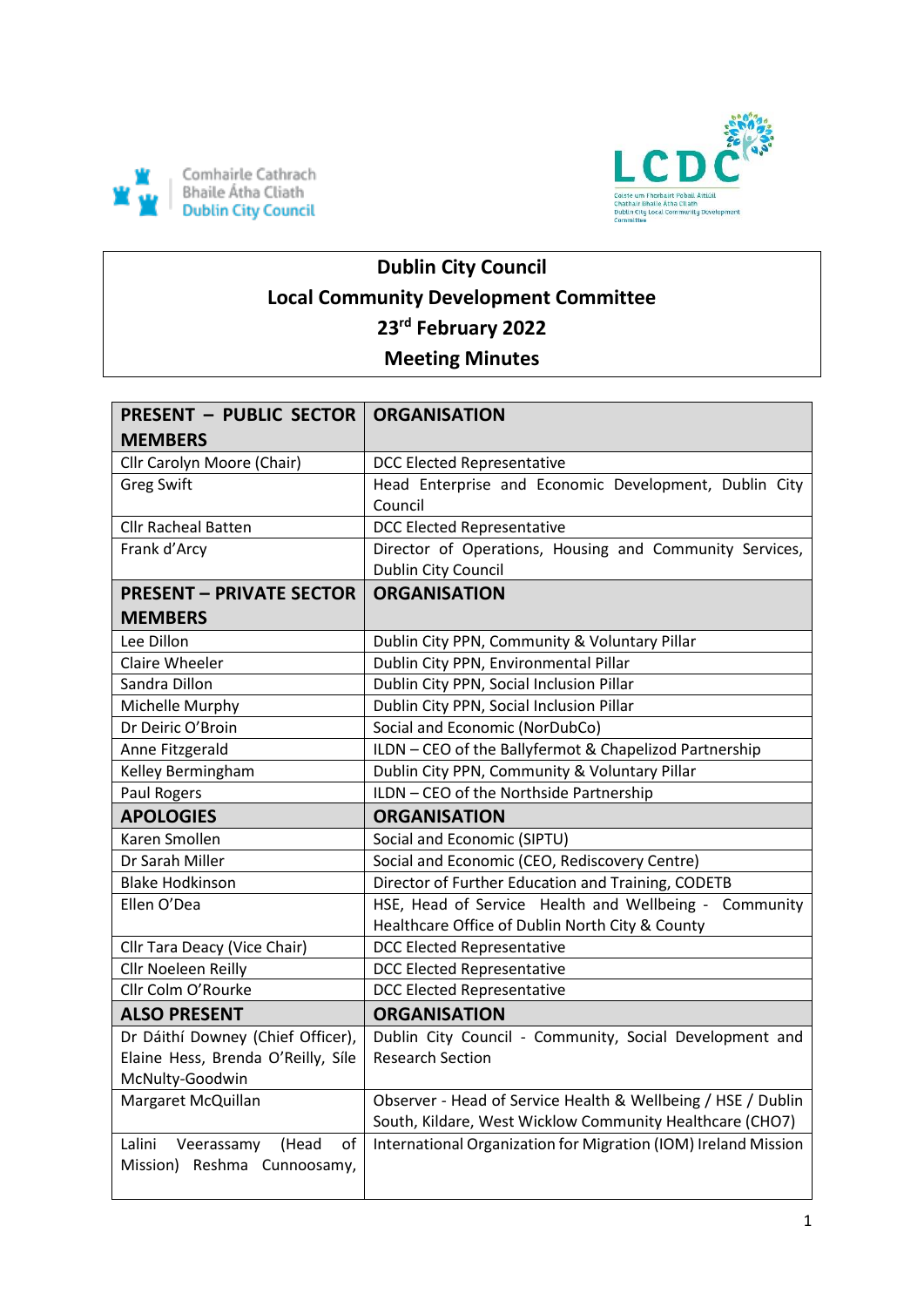| Joanna Gelves, Egide Dhala and<br>Karen Laheen |                                                     |
|------------------------------------------------|-----------------------------------------------------|
| Muldowney<br>Sian<br>Belinda Nugent            | (CEO) and   Inner City Organisations Network (ICON) |

## **1) WELCOME**

The meeting was opened and members were welcomed.

## **2) MINUTES AND MATTERS ARISING**

Minutes from the Dublin City LCDC Meeting of the 26<sup>th</sup> January 2022 were proposed by Deiric O'Broin and seconded by Claire Wheeler. There were no matters arising.

## **3) LCDC BUSINESS MATTERS**

#### **(a) LCDC Funding Schemes**

i. The Chief Officer gave an update on current LCDC administered funding, specifically the Community Activities Fund (CAF) and its operation in 2022. The Fund is expected to be open for four weeks for online applications from Friday  $4<sup>th</sup>$  March or earlier if possible, pending conclusion of technical testing of the online application system to make sure it is fit for purpose and easy for community groups to use. It is planned that the closing date for applications will be Friday 25<sup>th</sup> March at 5pm. A total of  $\epsilon$ 427,358 is available under this round of funding. It is anticipated that there will be significant demand for this funding and it will be oversubscribed. The CEP Sub-Committee will meet early May to assess the applications. Applications that are eligible and recommended for approval for this round will be presented to the LCDC at its May meeting. A shortlist of applications recommended for approval under a second round of funding will also be drawn up. LCDC plans to notify applicants of decisions in June with all payments being made to successful applicants by end July.

#### **Agreed Action:-**

1) Update on LCDC funding will be given at the next LCDC meeting

#### **(b) DCC Sláintecare Healthy Communities Programme (SHCP)**

i. Recruitment of four SHCP Local Development Officers

The CO confirmed that DCC opened a recruitment campaign in December 2021 for the new Local Development Officer positions provided for under the DCC SHCP. A total of 47 applications were received. Shortlisting concluded in January with notification to successful candidates of interviews to be held. An interview board comprising HSE, Department of Health and DCC has been established with interviews scheduled for first week of March 2022. It is hoped that staff will be in post by April 2022.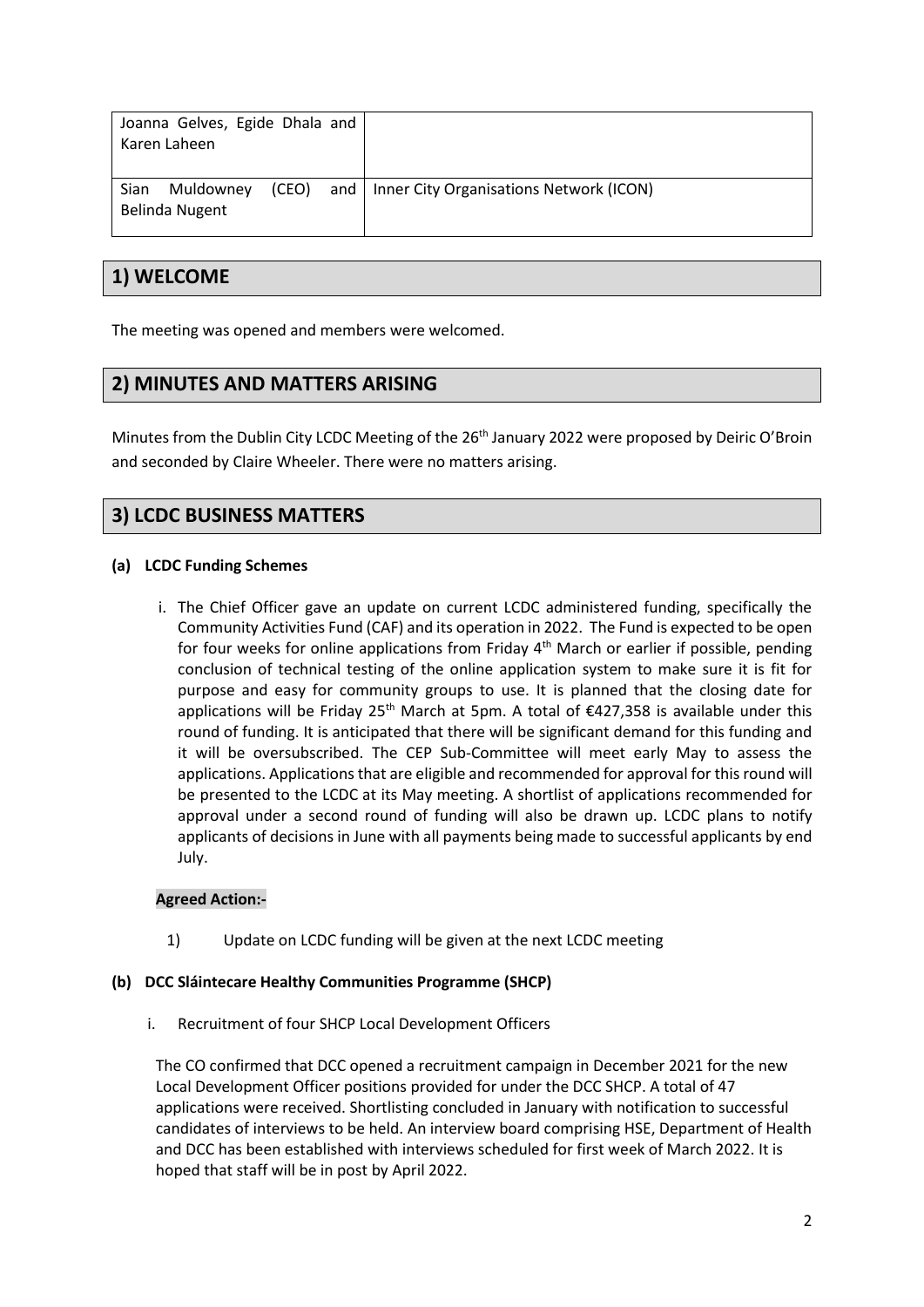#### **Agreed Action:-**

- 1) Update will be provided at the next LCDC meeting
- 2) LCDC Healthy Ireland Sub Committee to be convened to oversee SHCP and HI Round 4 work programme for DCC.

#### **(c) SICAP**

As part of the SICAP programme requirements, the five Programme Implementers (PIs) that have been contracted by DCC to administer SICAP locally had to prepare and submit their EOY 2021 performance reports and their draft plans for 2022. These have been comprehensively reviewed by Pobal and DCC. The LCDC is required to take a decision on the formal approval of the EOY 2021 Performance Reports and the annual plans for 2022 by Friday 25<sup>th</sup> February 2022. Elaine Hess (Dublin City Council) gave a presentation on the results of the review process. Overall the quality of the end of year reporting and the draft annual plans is of a high and professional standard. The review demonstrated that all the PIs have again done exceptionally well given ongoing challenges of COVID 19 on service delivery. The Dublin City lots according to Pobal "lead the way in innovative and targeted programme supports". Members were incredibly impressed by the PIs achievements in 2021 in the face of yet another very challenging year and commended the PI's staff. They expressed their appreciation that the SICAP budget had been increased for 2022.

#### **A. 2021 End of Year Performance Review Summary**

- i. All submitted detailed annual progress reports;
- ii. All submitted case studies for 2021;
- iii. All inputted excellent quality of data on IRIS (which is Pobal's online SICAP portal);
- iv. All supported individuals on a one-to-one basis across a range of SICAP target groups demonstrating a high level of targeted programmes at the most disadvantaged and vulnerable people;
- v. All met and exceeded their KPI targets to support individuals and local community groups; and,
- vi. All supported social enterprises and supported in total of 81 SEs and created 33 associated jobs.

#### **B. 2022 Annual Plans Summary**

- i. All draft plans have been submitted;
- ii. All KPIs are in line with agreed targets;
- iii. All actions under two main goals of supporting local community groups and supporting individuals have been updated, are clearly described and in line with programme requirements and national priorities for 2022;
- iv. Target groups are clearly linked to actions;
- v. All Lots have received a budget increase for 2022. The total DCC SICAP budget for 2022 is €5,950, 975, up from €5,568, 683 in 2021.

#### **Agreed Action:-**

(1) Frank d'Arcy proposed that all the lots EOY 2021 performance reviews and draft plans for 2022 should be approved. Councillor Racheal Batten seconded this.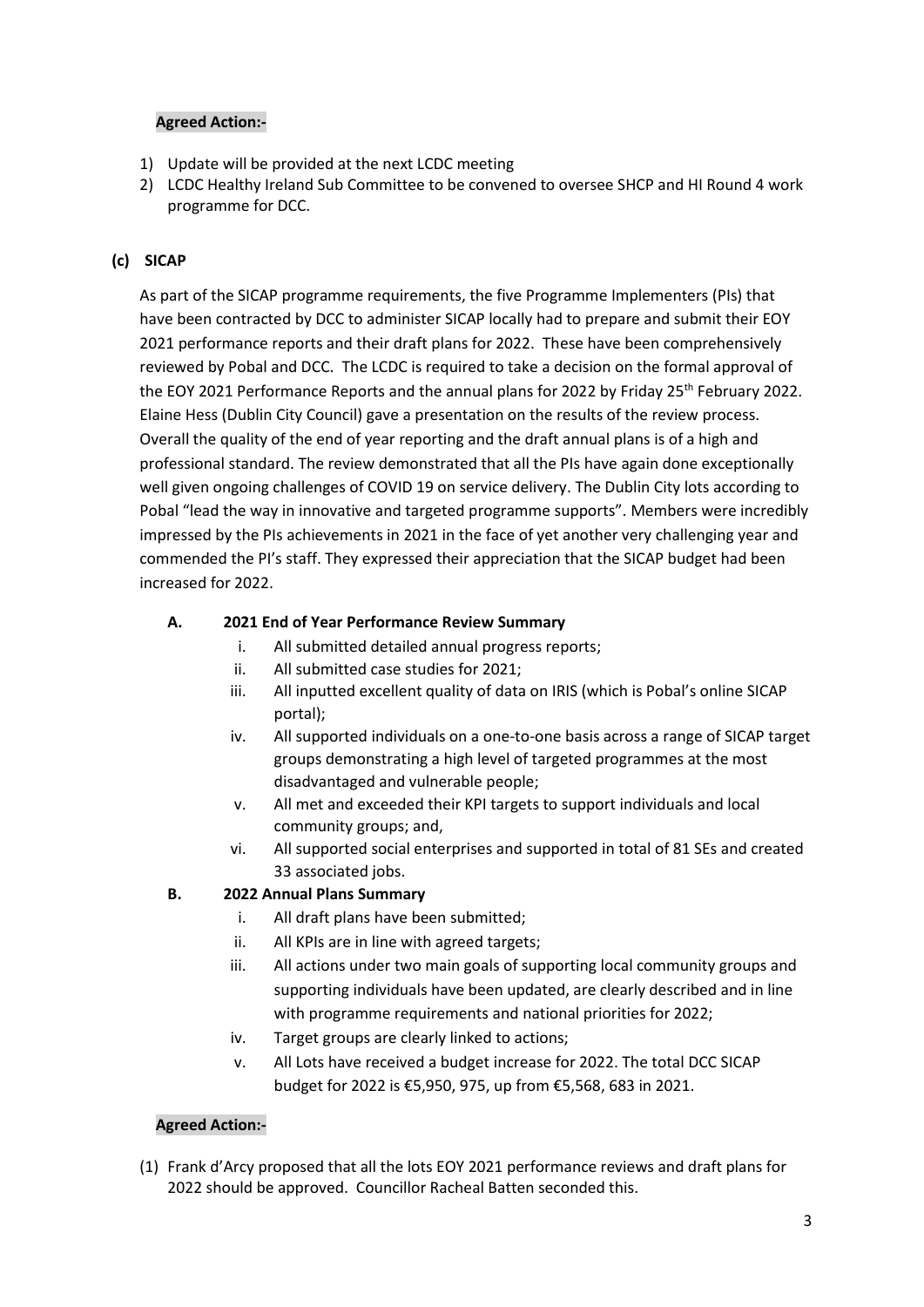## **4) LECP ADVISORY GROUP AND LECP 2022 WORK PROGRAMME UPDATE**

The CO provided an update on work now underway in 2022 to review, revise and develop a new LECP for Dublin city and noted the following:

- Since the launch of the LECP guidelines on the  $11<sup>th</sup>$  November 2021 and the follow-on online orientation and information event for LCDC members (December 9<sup>th</sup> 2021), work has been underway since to identify members required for the LECP Advisory Group. This group will oversee and drive the preparation of the next LECP in terms of process, resourcing, timeline, consultation and engagement. An expression of interest (EoI) to join the LECP Advisory Group was extended to all DCC LCDC members and to members of the DCC Economic Development and Entreprise (EDE) Strategic Policy Committee (SPC). The inaugural meeting of the Advisory Group will be on the 15<sup>th</sup> March 2022.
- The following people are proposed on the LECP Advisory Group:
	- o Councillor Carolyn Moore (Chair of LCDC)
	- o Councillor Dr Claire O'Connor (Chair of DCC EDE SPC)
	- o Dr Dáithí Downey (Chief Officer, LCDC)
	- o Mr Greg Swift (Head Enterprise and Economic Development, DCC)
	- o Professor Deiric O'Broin Dublin City University (joint EDE SPC and LCDC nominee)
	- o Ms Kelley Bermingham Ms Kelley Bermingham, Iveagh Trust (LCDC nominee)
	- o Ms Evanne Kilmurray, CEO, Inner City Enterprise (EDE SPC nominee)
	- o Mr Odran Reid (Technical University Dublin & Northside Homecare Service (EDE SPC nominee)
	- o Ms Anne Fitzgerald, CEO Ballyfermot Chapelizod Partnership Company Ltd (LCDC nominee)
	- o Dr Sarah Miller, CEO Rediscovery Centre (LCDC nominee)

#### **Agreed Action:-**

- 1) Members noted the proposed membership of the Advisory Group.
- 2) Members are encouraged to send any ideas and suggestions into the Chief Officer.
- 3) An update on the LECP Advisory Group will be given at the April meeting.

## **5) UN INTERNATIONAL ORGANISATION FOR MIGRATION (IOM) - IRELAND MISSION PRESENTATION**

The IOM Chief of Mission for Ireland Ms Lalini Versammy and staff members from the UN International Organisation for Migration (IOM) made a presentation that outlined how the UN IOM works, what is does and how it plans to work with Dublin City Council to develop a proposal for a Dublin City Migrant Forum and to undertake a new evaluative study for Dublin using the established IOM migration governance indicators (MGI) toolkit. The proposed collaboration with DCC was supported by DCC LCDC and the efforts of DCC in undertaking this collaboration were commended.